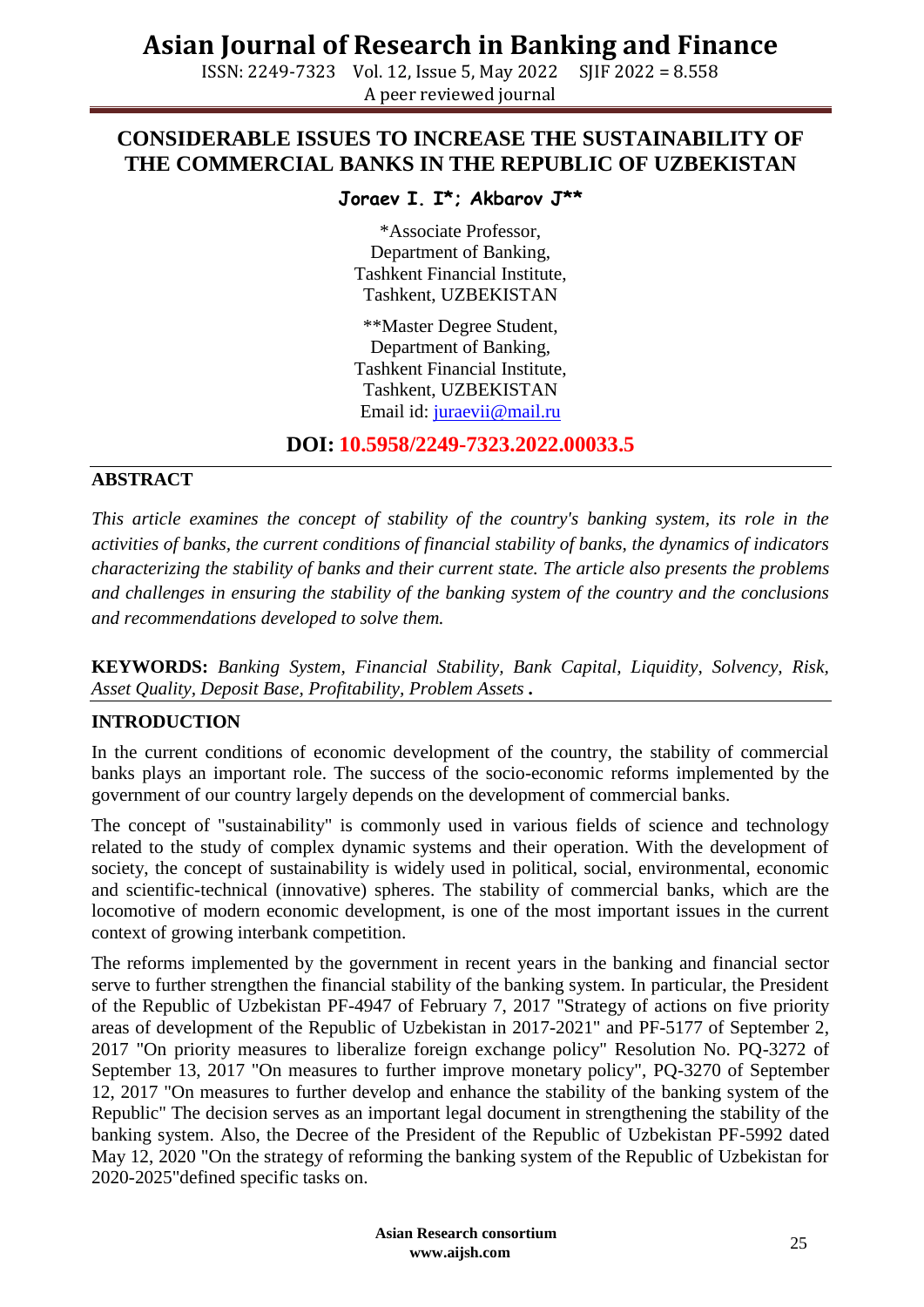ISSN: 2249-7323 Vol. 12, Issue 5, May 2022 SJIF 2022 = 8.558 A peer reviewed journal

#### **Analysis Of The Relevant Literature**

Research on the financial stability of commercial banks shows that in the modern economic literature there is no single definition of this term related to banking. The results of various crises in the history of mankind show that the financial stability of banks and the diversity of factors affecting it require more in-depth research on this issue.

According to O.B.Sattarov, one of the leading economists of the country, "the stability of the banking system is a desire to develop while maintaining the level that allows the Central Bank and commercial banks to fully perform their functions" [1].

RM Karimova , such banks are considered stable if they have a stable capital, a liquid balance sheet, sufficient capital adequacy and solvency requirements [2].

In his research, Western economist Peter Stella argues that financial stability is a measure of successful internal management, sustainability, as well as high profitability and profitability for the base period, regardless of macro and microeconomic changes [3] .

In her research, A.P. Kornaukhova states that " the financial stability of a commercial bank is the full performance of its functions, the formation of sufficient reserves to cover possible losses, compliance with regulatory requirements, quality banking necessary to reduce risk" [4 ] .

According to the regulations of the Basel Committee, in order for a commercial bank to be recognized as financially stable, it must fully comply with the requirements developed by the Central Bank of the country in accordance with the requirements of the Basel Committee. The Basel Committee interprets financial stability not as a term but as a set of positive regulatory indicators that ensure the sustainable operation of a bank.

PhD I.I. Juraev stressed that "in order to ensure the financial stability of commercial banks, it is necessary to increase the volume of time deposits in banks by more than 60% of total deposits."

[6 ]

O.P.Ovchinnikova, A.U. Betts propose to classify the stability of banks as follows [5]:

- Financial stability;
- Organizational stability;
- Staff stability;
- Operational stability;
- Banking business stability.

Such a classification of bank stability is important for the further strategic development of banks' relations with the state and society, shareholders and creditors, the population and business entities, bank managers and employees.

Foreign economists T. Kopan, K. Minou emphasize the ability of the bank's financial stability to quickly restore its main function (converting funds into credit) after various adverse effects [7].

Kurbanov R.B. (2020) analyzed financial performance of private banks in Uzbekistan. He argued that the volume of bank assets, asset management ratio and operational efficiency are positively correlated with ROA.[8]

In general, such a conclusion can be made by summarizing the views and opinions of economists. Sustainability of a bank is the ability to fully and timely meet its obligations, to obtain the intended income and to fully perform its functions in the face of various instability.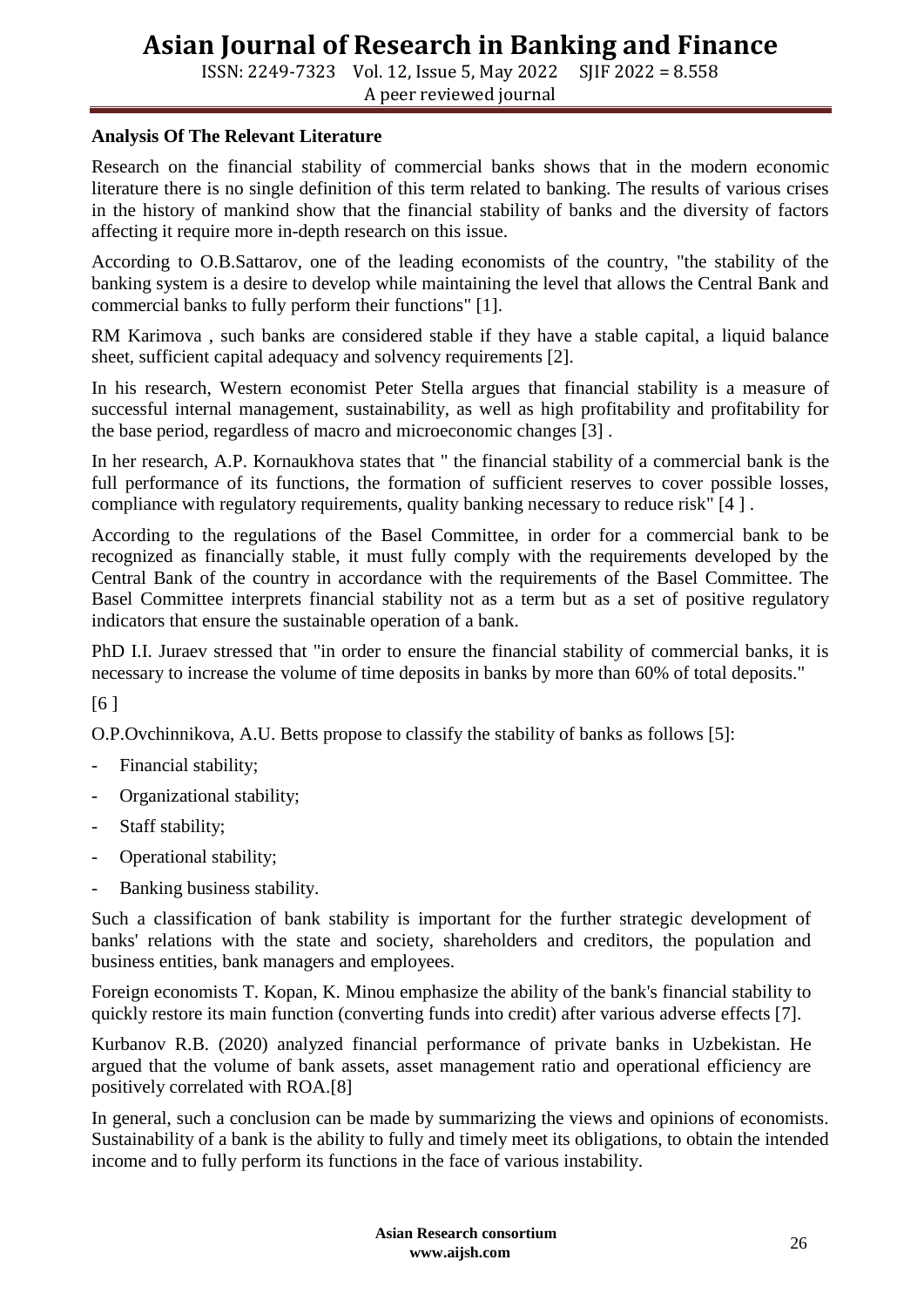ISSN: 2249-7323 Vol. 12, Issue 5, May 2022 SJIF 2022 = 8.558 A peer reviewed journal

#### **RESEARCH METHODOLOGY**

In preparing this article, the existing theories put forward by foreign scholars were studied and the factors influencing the financial stability of banks in our country were analyzed. The research used mainly comparative assessment and scientific abstraction methods.

Annual reports of commercial banks of the Republic of Uzbekistan and annual reports of the Information Rating Agency were used as statistical sources.

#### **ANALYSIS AND RESULTS**

The financial stability of banks has been a major topic of discussion among economists and international experts for many years. A number of financial and banking crises in the world and their conclusions on the impact on the banking system show the need to assess the level of stability of commercial banks, an in-depth analysis of the factors affecting it. The negative effects of the recent global financial and economic crisis, which began in the United States and then spread around the world, have led to instability in the banking sector spreading from one country to another on a global scale. The financial crisis that began in the United States in 2008 alone cost the world's banks \$ 300 billion. Exceeded the U.S. dollar.

COVID-19 is also forecast to see a sharp decline in bank revenues as a result of a pandemic around the world.

According to McKinsey (Global Banking Annual Review), the pandemic is causing nonrepayment of large amounts of bank loans, the continuation of which will cost the global banking system 1.5 trillion rubles between 2020 and 2024. \$ 4.7 trillion. It leads to a loss of income of up to US \$ [9].

The untimely repayment of loans provided by banks, firstly, has a negative impact on the bank's liquidity, on the other hand, leads to an increase in the bank's reserves to cover losses and, ultimately, to an increase in bank costs. The increase in bank costs, in turn, has a negative impact on the bank's profitability, profitability and solvency.

The COVID-19 pandemic has been going on in our country since March 2019. The introduction of quarantine measures in the country during the pandemic has led to a decrease in real incomes and solvency of the population and businesses. As a result, our government granted credit vacations, which in turn had a negative impact on the profitability of banks.

In order to provide financial support to the population and businesses during the pandemic, a number of benefits have been introduced in our country. Some of these benefits have led to an increase in problem loans in commercial banks. The analysis shows that problem loans increased in 9 out of 13 banks with a state share (a total of 9.1% to 12.2 trillion soums). In particular, the NPL of the National Bank of Uzbekistan amounted to 2.6 trillion to 3 trillion soums (36%), Uzpromstroybank - from 1.5 trillion to 1.7 trillion soums, Agrobank - from 1.1 trillion to 1.3 trillion soums, People's Bank - from 1.1 trillion to 1.2 trillion soums (45.7%), Ipoteka Bank - from 1.2 trillion to Microcreditbank - from 331 billion to 705 billion soums (91.3%), Aloqabank - from 256 billion to 291 Asia Alliance Bank - from 163 billion to 204 billion soums, Uzagroexportbank from 34 billion to 52 billion soums [10].

According to the Central Bank, as of July 1, the share of non-performing loans (NPLs) in the portfolio of the People's Bank was 15% (3.2 trillion soums out of 21.3 trillion soums). This is the second largest state-owned bank after Uzagroexportbank (62.6%). At the beginning of June, the volume of problem loans of the People's Bank was 6% (from 20.9 trillion soums to 1.26 trillion soums) [9].

The increase in the share of problem loans in banks can have a negative impact on the liquidity of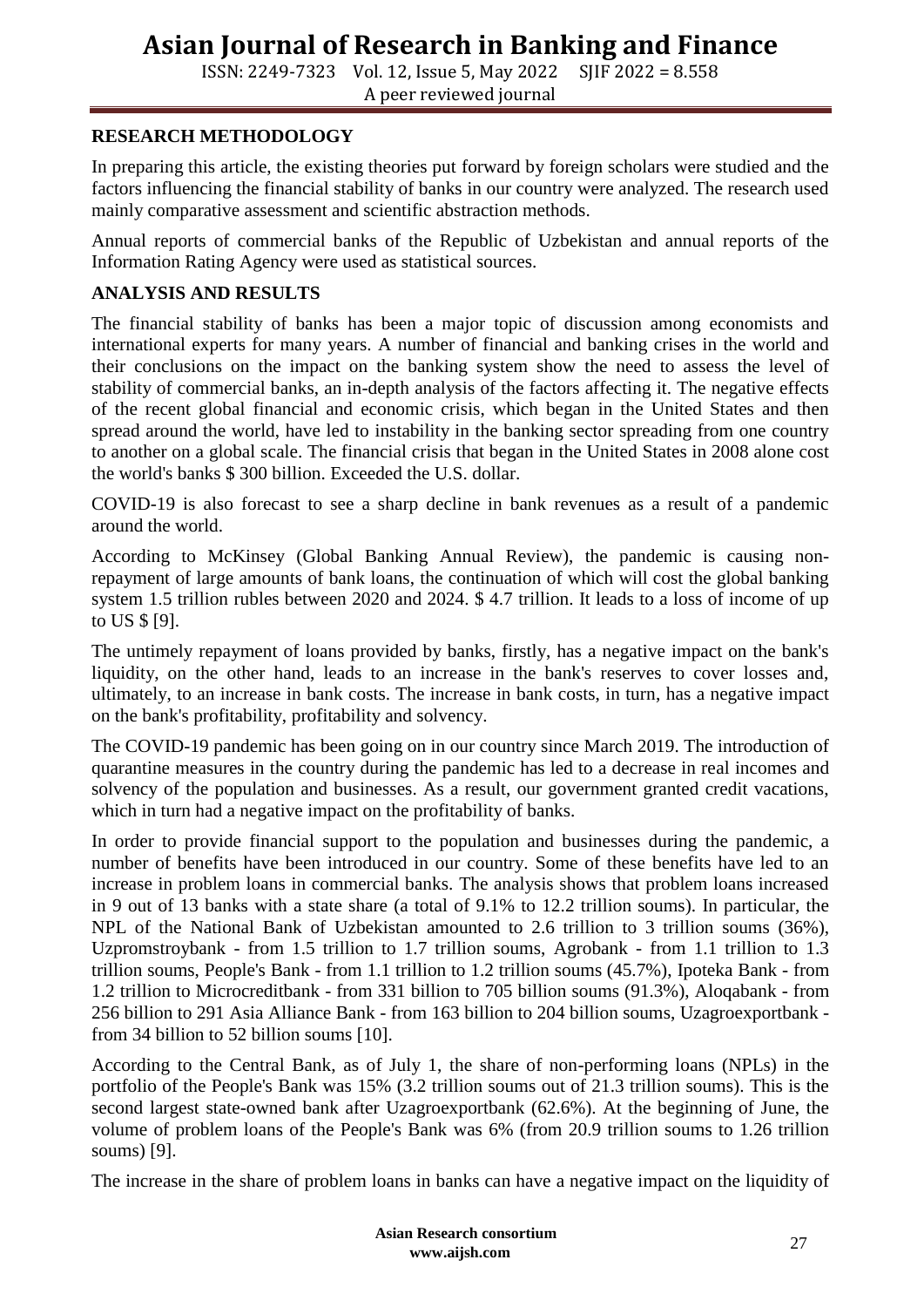ISSN: 2249-7323 Vol. 12, Issue 5, May 2022 SJIF 2022 = 8.558 A peer reviewed journal

banks, causing various problems in the full and timely fulfillment of obligations by banks.

In the table below, we analyze the liquidity standards of commercial banks in the country for 2016-2020.

#### **TABLE 1 LIQUIDITY DYNAMICS OF THE BANKING SYSTEM OF THE REPUBLIC OF UZBEKISTAN** [10]

| <b>Name of indicators</b>                                          | 01.01.<br>20 17 y. | 01.01.<br>20 18 y. | 01.01.<br>20 19 y. | 01.01.<br>2020 y. | 01.01.<br>2021 y. |
|--------------------------------------------------------------------|--------------------|--------------------|--------------------|-------------------|-------------------|
| Highly liquid assets (billion soum)                                | 18 606.3           | 37 7 7 5           | 20 20 2            | 30 874            | 50 476            |
| The ratio of highly liquid assets to<br>total assets, in percent   | 22.1%              | 22.7%              | 9.4%               | 11.3%             | 14.2%             |
| Liquidity<br>(min.<br>coverage<br>ratio<br>Demand 100%)            | 177.2%             | 225.2%             | 170.7%             | 208.5%            | 224.5%            |
| financing<br>sustainable<br>Net<br>rate<br>$(min.$ Demand $100\%)$ | 102.6%             | 110.6%             | 107.9%             | 112.8%            | 109.9%            |
| (min.<br>liquidity<br>Instant<br>ratio<br>Demand 25%)              |                    | 40.1%              | 30.9%              | 47.8%             | 67.4%             |

The analysis shows that the overall liquidity indicators of commercial banks of the country are sufficient to meet the standards set by national and international requirements. However, the sharp gap between the attracted deposits of the banking system and the allocated loans, the low level of bank capital relative to the country's GDP, the very low level of deposits in the liabilities of stateowned commercial banks create liquidity problems in banks .

For comparison, we consider the analysis of some comparative indicators of the banking system of the country for 2019-2020.

**TABLE 2 COMPARATIVE INDICATORS OF THE BANKING SYSTEM OF THE REPUBLIC OF UZBEKISTAN [ 10]**

|                                                        | $01.01.2020$ y. |                                 |                              | $01.01.2021$ y. |                                 |                       |
|--------------------------------------------------------|-----------------|---------------------------------|------------------------------|-----------------|---------------------------------|-----------------------|
| <b>Indicators</b>                                      |                 | hence:                          |                              |                 | hence:                          |                       |
|                                                        | <b>Overall</b>  | State-<br>owned<br><b>banks</b> | <b>Other</b><br><b>banks</b> | <b>Overall</b>  | State-<br>owned<br><b>banks</b> | Other<br><b>banks</b> |
| ratio<br>$\sigma f$<br>he<br>assets<br>to<br>abilities | 123%            | 124%                            | 119%                         | 119.0%          | 118.7%                          | 120.3%                |
| Assets                                                 | 272 727         | 230 126                         | 42 600                       | 366 121         | 310 730                         | 55 392                |
| Liabilities                                            | 221 696         | 185 859                         | 35 837                       | 307 770         | 261 734                         | 46 0 36               |
| Ratio of credit investments<br>to deposits             | 232%            | 284%                            | 99%                          | 241.4%          | 296.5%                          | 100.6%                |
| Loans                                                  | 211 581         | 186 630                         | 24 950                       | 276 975         | 244 484                         | 32 491                |
| Deposits                                               | 91 009          | 65 740                          | 25 26 9                      | 114 747         | 82 4 61                         | 32 28 6               |

If we analyze the data in the table, we can see that in 2019-2020, the country will have a dynamic growth of indicators in the banking system. However, the analysis of some indicators shows that there are some inconsistencies in our banks. In particular, the sharp difference in the ratio between bank loans and deposits is not a positive thing. The analysis shows that the ratio of loans to deposits in 2019 was 232%, while in 2020 it increased to 241.4%. However, the fact that these figures are very high in the state-owned banks has a negative impact on the level of liquidity of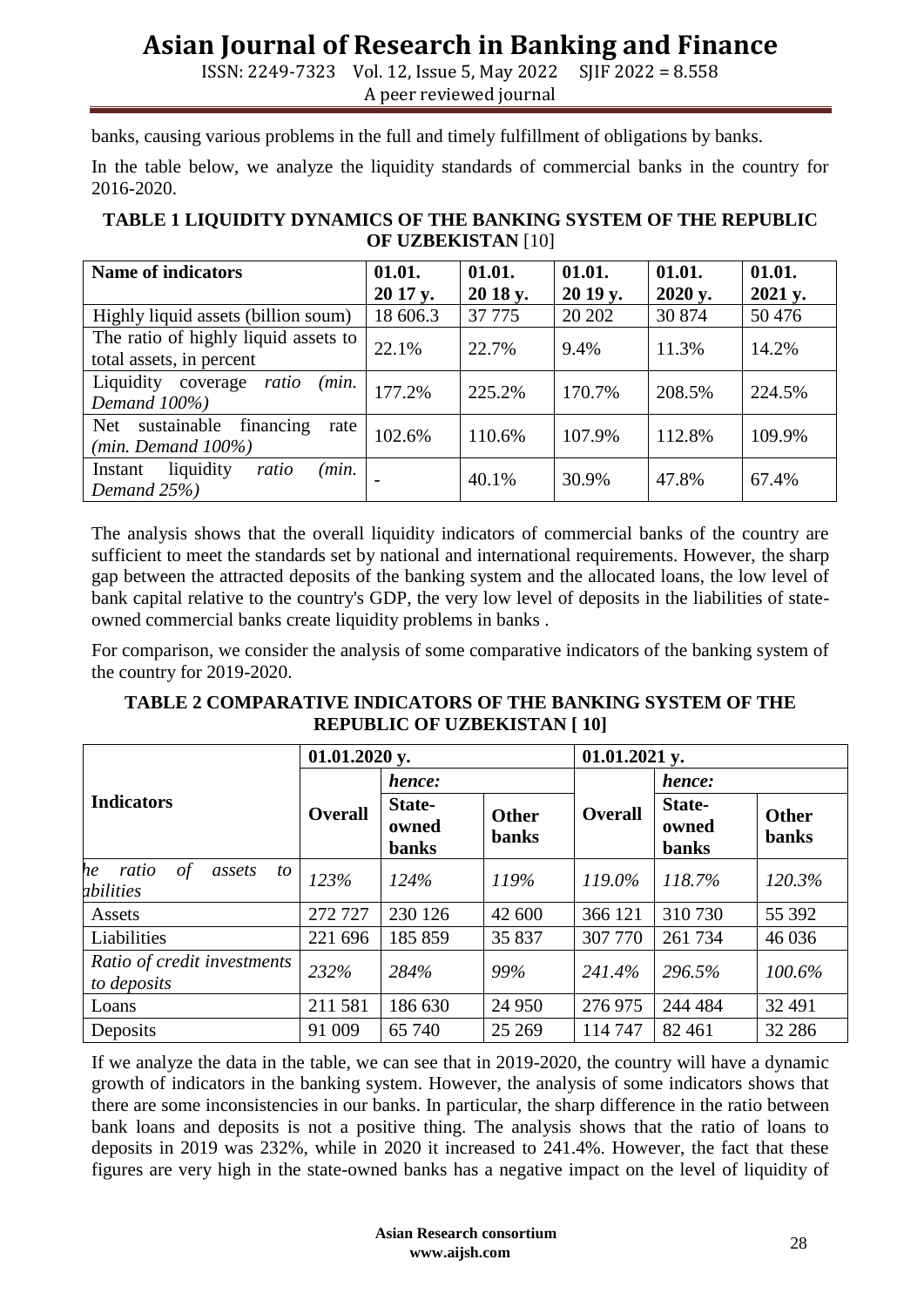ISSN: 2249-7323 Vol. 12, Issue 5, May 2022 SJIF 2022 = 8.558

A peer reviewed journal

these banks.

In international practice, there are a number of indicators that characterize the financial stability of commercial banks, the main of which are as follows [11]:

- $\triangleright$  Asset quality;
- $\triangleright$  Resource base quality;
- $\triangleright$  Quality of banking services and products;
- $\triangleright$  Profitability of banking activities;
- $\triangleright$  Risk management system;
- ▶ Quality of bank management.

#### **TABLE 3 INDICATORS OF STABILITY OF THE BANKING SYSTEM OF THE REPUBLIC OF UZBEKISTAN** [10]

| <b>Indicators</b>                      | 01.01.<br>2017 y. | 01.01.<br>2018 y. | 01.01.<br>2019 y. | 01.01.<br>2020 y. | 01.01.<br>2021 y. |
|----------------------------------------|-------------------|-------------------|-------------------|-------------------|-------------------|
| Total capital                          | 8 9 8 1.3         | 20 676            | 26 679            | 51 031            | 58 351            |
| Capital adequacy ratio (in<br>percent) | 14.7%             | 18.8%             | 15.6%             | 23.5%             | 18.4%             |
| Net profit                             | 1 15 3            | 1881              | 3 200             | 4 1 4 9           | 5 6 4 2           |
| Return on assets (in percent)          | 2.00%             | 1.9%              | 2.0%              | 2.2%              | 2.2%              |
| Return on capital (in percent)         | 17.9%             | 17.1%             | 16.2%             | 16.7%             | 10.3%             |

Analyzing the data in Table 3, there are positive trends in a number of indicators that characterize the financial stability of commercial banks in the country. In particular, the capital of commercial banks of the country has a tendency to grow, and its adequacy is fully meeting national and international requirements. Although the level of capitalization of the banking system of the country shows a steady growth trend, the share of added capital and additional capital in its structure remains very low. As of January 1, 2021, the additional capital of the banking system of the country is 0.7% of total capital. This situation shows that the attractiveness of securities of commercial banks of the country is low, as well as the fact that these securities are not yet used as an object of trade in the stock market.

In the period under review, the profitability of commercial banks in the country can not be assessed positively. For example, the return on assets of the banking system has remained virtually unchanged over the past two years. The fact that the return on bank capital has decreased by 7.6% over the past five years could seriously undermine the financial stability of our banks. This, in turn, has a negative impact on the decline of the bank's investment attractiveness and the image of our banks as issuers.

**TABLE 4 THE SHARE OF THE BANKING SYSTEM OF THE REPUBLIC OF UZBEKISTAN IN THE COUNTRY'S ECONOMY** [ 10]

| <b>Name of indicators</b>                          | 01.01.2017 | 01.01.2018 | 01.01.2019 | 01.01.2020101.01.2021 |           |
|----------------------------------------------------|------------|------------|------------|-----------------------|-----------|
|                                                    | <b>y.</b>  | v.         | y.         | v.                    | v.        |
| <b>GDP</b>                                         | 199 325.1  | 249 136.4  | 407 514.5  | 511 838.1             | 580 203.2 |
| Bank assets, total                                 | 84 075.0   | 166 631.8  | 214 420    | 272 727               | 366 121   |
| ratio of<br>The<br>assets to<br>GDP, in percent    | 42.2       | 66.9       | 52.6       | 53.3                  | 63.1      |
| Credit investments, total                          | 52 610.5   | 110 572.1  | 133 751    | 211 581               | 276 975   |
| Ratio<br>credit<br>of<br>investments<br>GDP.<br>to | 26.4       | 44.4       | 32.8       | 41.3                  | 47.7      |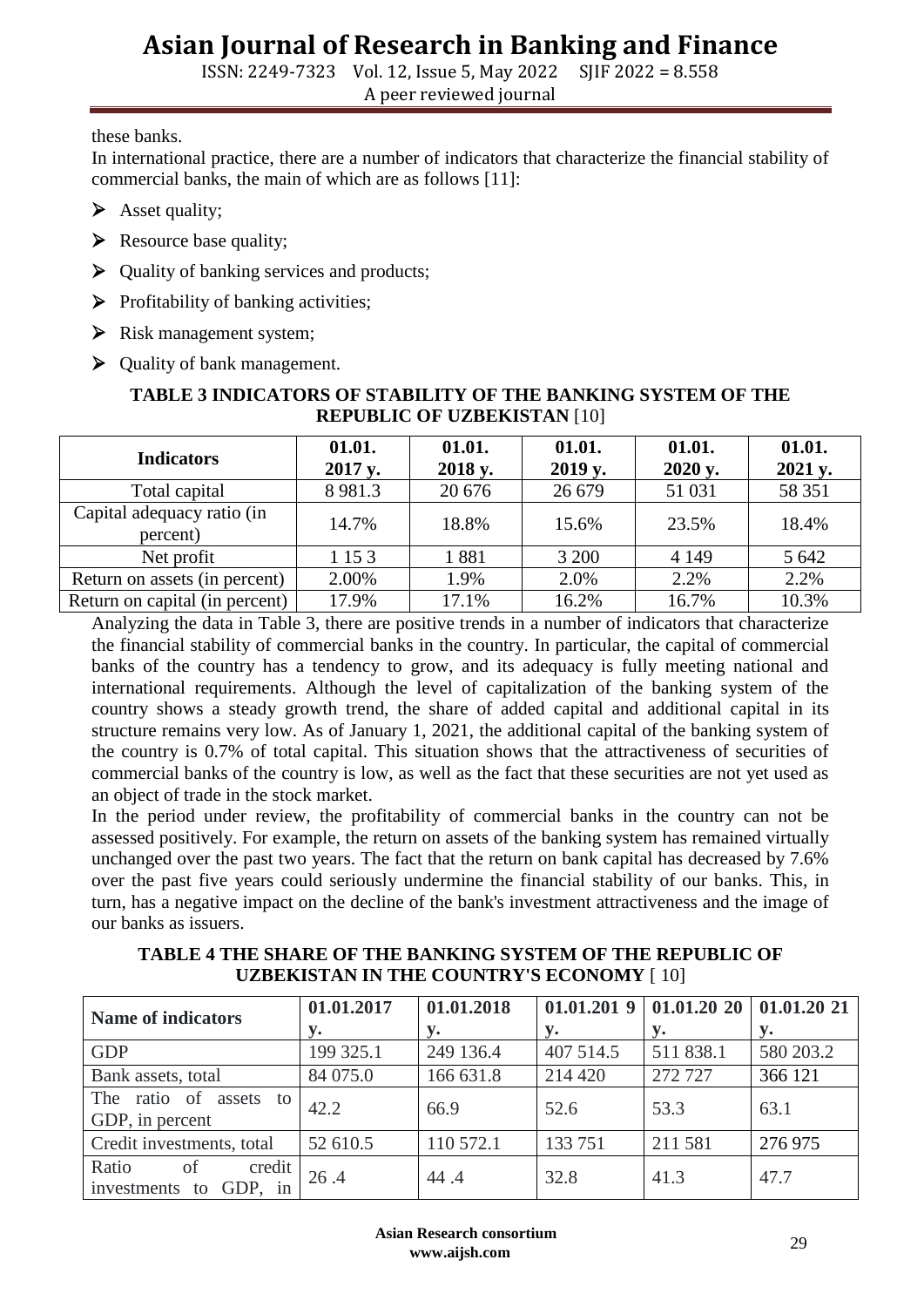| percent                                          |             |          |        |        |         |
|--------------------------------------------------|-------------|----------|--------|--------|---------|
| Total deposits attracted                         | 37 183.2    | 59 578.7 | 70 001 | 91 009 | 114 747 |
| The ratio of deposits to<br>GDP, in percent      | 18.7%       | 23.9%    | 17.2   | 17.8   | 19.8    |
| Total capital                                    | 8 9 8 1 . 3 | 20 676.1 | 26 679 | 51 031 | 58 162  |
| The ratio of total capital to<br>GDP, in percent | 4.5%        | 8.3%     | 6.5    | 10.0   | 10.0    |

ISSN: 2249-7323 Vol. 12, Issue 5, May 2022 SJIF 2022 = 8.558 A peer reviewed journal

If we analyze the role of commercial banks in the country's economy, we can see that a number of indicators of our banks have a growing trend. In particular, we can assess the growth of bank assets in relation to GDP as positive. The highest growth rate of banking system assets is in 2017. One of the main reasons for this is the reforms implemented in September 2017 to liberalize the exchange rate policy in our country. At the same time, the devaluation of the US dollar against the national currency in our country almost doubled, which led to a sharp increase in the amount of foreign currency assets of banks.

According to economist I. Juraev, as a result of the Central Bank's tight monetary policy, it has an impact on the credit potential of commercial banks. [12].

Although this situation has led to an increase in the share of assets of the country's banking system in GDP, it will lead to a sharp decline in the value of assets of domestic banks in foreign currencies. As a result, the position of domestic banks in international rankings has significantly decreased.

#### **CONCLUSIONS AND SUGGESTIONS**

The concept of banking system stability has been in the center of attention since the emergence of banks as an important factor for the state, society and consumers of banking services. At the national level, the role of this factor in ensuring economic stability of the country, the creation of new jobs, the stable operation of the state treasury as a large taxpayer is important for the sustainability of economic entities, high living standards, financial needs. has its importance as a financial institution. For users of banking services, the stability of the banking system is reflected in such factors as a high level of service quality and diversity of services, mutual trust, liquidity of the banking system and the strength of solvency.

In general, the qualification of the banking system is rising to a new level in its development. One of the most pressing issues today is the transformation of the country's banking system, digitalization of banking services, further enhancing the ability of our banks to attract long-term and sustainable resources from international financial markets.

In order to further increase the stability of the banking system of the Republic of Uzbekistan, to achieve its international competitiveness, to further increase the resource potential and financial stability of banks, we consider it appropriate to take the following measures.

- 1. Ensuring compatibility between long-term deposits and long-term loans of existing commercial banks with state share. In the analyzed period, the ratio of bank loans to bank deposits in commercial banks with a state share in the country at the end of 2020 amounted to 296.5%. This situation has a negative impact on the emergence of liquidity problems in our banks, as well as the development of interbank competition in the country with the support of state-owned commercial banks.
- 2. It is necessary to ensure sustainable growth of deposits, assets, loans and capital of commercial banks in relation to the country's GDP. While in the analyzed period, these indicators have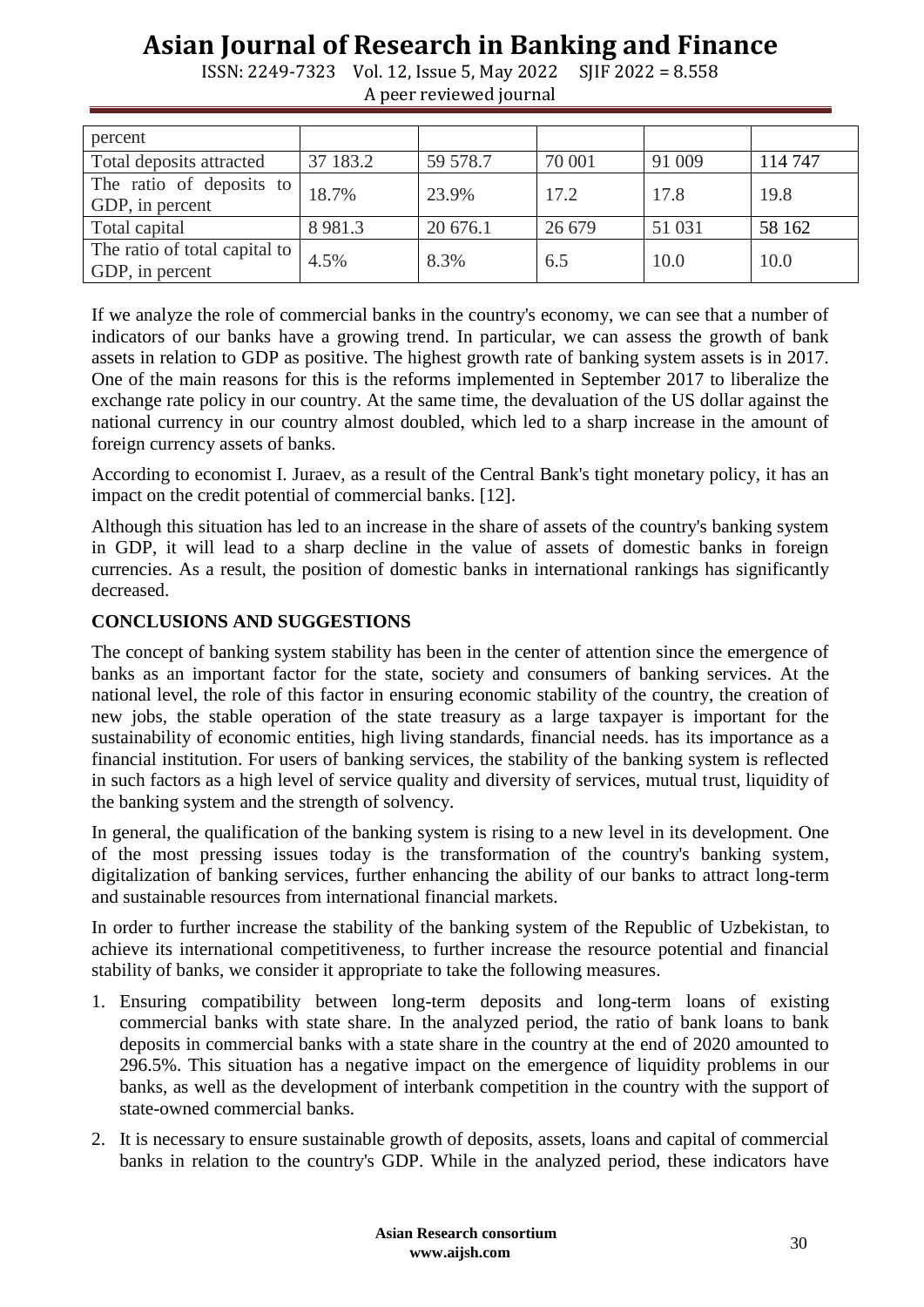ISSN: 2249-7323 Vol. 12, Issue 5, May 2022 SJIF 2022 = 8.558 A peer reviewed journal

shown steady dynamic growth over the past five years, we can see that in some years it also has a downward trend.

- 3. It is necessary to create ample opportunities for commercial banks to operate on market principles. At the same time, we believe that it is necessary to reduce the participation of commercial banks in financing various programs. It is advisable to finance government programs and establish separate banks that provide various benefits.
- 4. It is necessary to increase the level of profitability of state-owned commercial banks and accelerate the process of their transformation. Statistics from the central bank show that we can see that the profitability is low at most state-owned commercial banks, especially large commercial banks. Return on bank assets by 2020 Sanoatqurilishbank (2.4%), People's Bank (2.3%), Ipotekabank (2.0%), Qishloqqurilishbank (2.0%), NBU (1.6%), Mikrokreditbank (1 , 5%), Agrobank (1.1%), Asaka Bank (1.1%). In contrast, Madad Invest bank (10.4%), Trustbank (9.3%), Davrbank (8.1%), Silk Road Bank (5.1%), Ziraatbank (5.0%), Hamkorbank (4, In banks with private and foreign capital, such as 5%), this figure is much higher. This situation requires further increase in the efficiency of state-owned commercial banks by gradually reducing their share in the state.

### **LIST OF USED LITERATURE:**

- **1.** Саттаров О.Б. Ўзбекистон Республикаси банк тизими барқарорлигини таъминлаш методологиясини такомиллаштириш. И.ф.д. илм. дар. ол уч. тақд. эт. дисс. автореф. – Тошкент, 2018. –67 б.;
- **2.** Каримов Р. М. Денежно-кредитная политика и банковский надзор : Учеб. пособие / Каримов Р. М. - Ижевск: Изд-во Ин-та экономики и упр. УдГУ, 1999. - 270 с.
- **3.** Stella P. Central Bank financial strength, constrains and inflation // Washington DC, 2014.
- **4.** Корнаухова, А. П. Финансовая устойчивость банков как фактор инвестиционной стратегии : автореф. дис. … канд. экон. наук : 08.00.10. – Самара, 2007. – С. 9-10.
- **5.** Овчинникова, О. П., Бец, А. Ю. Динамическая устойчивость банковской системы : основные проблемы и модель развития : монография. – Орел : Изд-во ОРАГС, 2007. – С. 25
- **6.** Jurayev, Isroil Phd (2021) "Urgent Issues To Increase The Sustainability Of The Banking System Of The Republic Of Uzbekistan," *International Finance And Accounting*: Vol. 2021 : Iss. 6 , Article Available At: Https://Uzjournals.Edu.Uz/Interfinance/Vol2021/Iss6/12
- **7.** Копан Т, Миноу К. Устойчивость Кредитования // Финансы И Развитие. 2013. №3.
- **8.** Bakhtiyarovich, Kurbanov Rufat. "Analysis Of Financial Performance Of Private Banks In Uzbekistan." International Journal Of Psychosocial Rehabilitation 24.05 (2020).
- **9.** Imf.Org.-Халқаро Валюта Фонди Маълумотлари
- **10.** Сbu.Uz.- Ўзбекистон Республикаси Марказий Банки Маълумотлари
- **11.** Лаврушин, О.И., Мамонова И.Д. Оценка Финансовой Устойчивости Кредитной Организации / Лаврушин О.И. – М.: Кнорус, 2011
- **12.** Ibrahimovich J. I. Improvement Of Central Bank's Monetary Policy //Saarj Journal On Banking & Insurance Research. – 2021. – Т. 10. – №. 5. – С. 26-33.
- **13.** Ibrohimovich, J. I. (2019). Deposit Base Of Commercial Banks Of Uzbekistan: Modern Status And Ways To Strengthen. Indonesian Journal Of Law And Economics Review, 3.